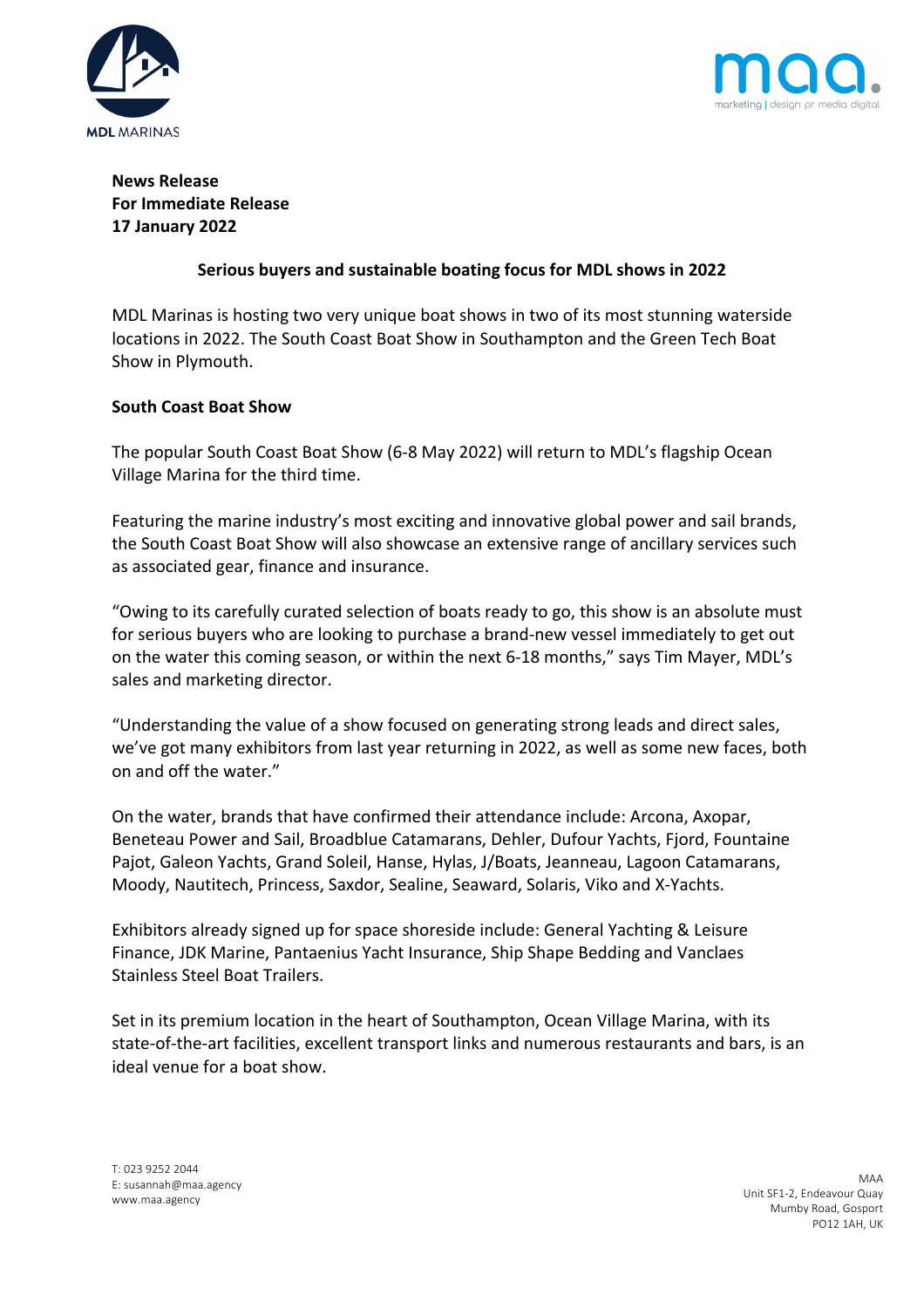



Visitor attendance at the show is free. Registration will open shortly on the South Coast Boat Show page at https://www.mdlmarinas.co.uk/scbs and appointments to view the boats on display can be made directly with the yacht broker.

## **Green Tech Boat Show**

Following the success of MDL's first Green Tech Boat Show last year, the show will take place again this year at its Queen Anne's Battery marina, Plymouth, 16-18 June 2022.

Designed specifically for boat owners wishing to make their boating experience as environmentally friendly and sustainable as possible, the scope of the Green Tech Boat Show has expanded to incorporate a new and exciting trade element.

Owing to collaboration between MDL and Maritime UK South West, the first day of this year's show will feature the Clean Marine Innovation Showcase, a unique forum for government, researchers and businesses working towards a cleaner marine environment to come together to exchange ideas, highlight new innovations and network with likeminded organisations.

"Commercially viable solutions are already available for some areas of the sector – buyers just don't know enough about them yet," says Sheldon Ryan, Maritime UK SW. "In certain areas innovation is required that needs collaboration both within and from outside the sector. As part of the Green Tech Boat Show, the Clean Marine Innovation Showcase enables significant progress to be made in bringing the market together in one place. We are very pleased to collaborate with MDL Marinas again in 2022 to make this happen."

Ideal for both investors and innovators, the showcase will be invitation only and hosted at Plymouth University's Marine Station which is adjacent to the marina.

The next two days of the Green Tech Boat Show will be open to the public, with a focus on helping boat owners and perspective boat owners understand what is available to them when it comes to making the switch to greener options.

"We know that boat owners want to see the changes taking place in their work environments reflected in their leisure time," continues Tim. "But it's confusing. While an increasing number of companies in the marine world are focused on bringing green technologies to the fore, some consumers struggle to unpick the sustainable options now available to them."

To address the complexities of green marine technologies, in addition to an extensive range of eco-focused exhibitors, the Friday and Saturday of the show will incorporate an Innovation Hub sponsored by the University of Plymouth, which is among the UK's leading proponents of clean maritime research and innovation.

T: 023 9252 2044 E: susannah@maa.agency www.maa.agency

MAA Unit SF1-2, Endeavour Quay Mumby Road, Gosport PO12 1AH, UK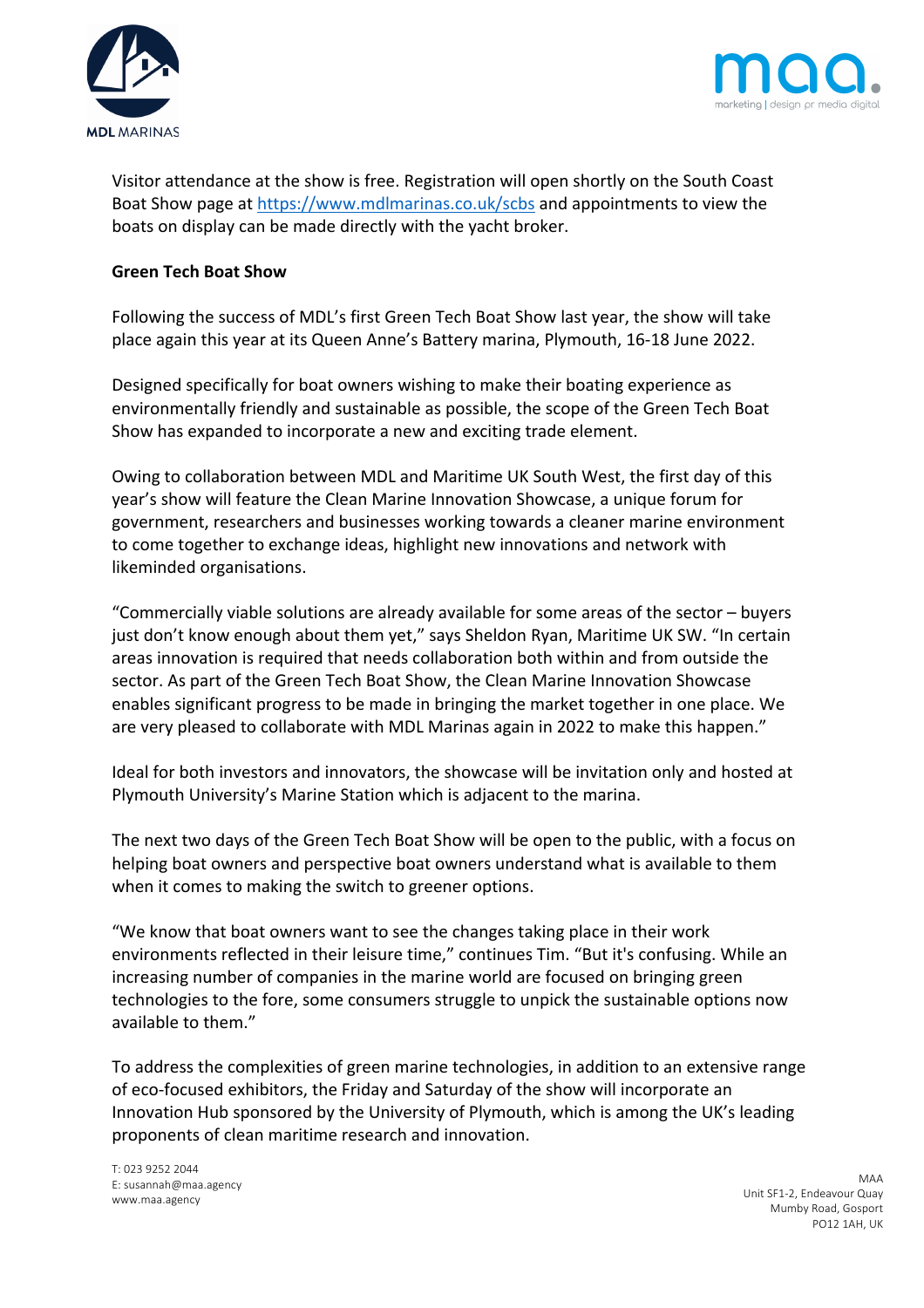



The research will be presented in a user-friendly format, and businesses and organisations at the cutting edge of clean marine technological innovation will be on hand to demonstrate how their products contribute to combatting climate change, while still enabling people to enjoy time out on the water and the benefits that brings.

"Our aim with the Green Tech Boat Show, and its new Innovation Hub, is to present as much information as possible to the boating public in a simple and practical way. Showcasing the many different green technologies next to each other will allow people to understand what's available, and how it works so that they can have a greener, more sustainable boating experience."

With more landside stands and on water exhibits this year, the show is building in size and importance from a marine industry perspective, both locally and nationally. Exhibitors confirmed so far include: Marine Energy Systems, Maritime UK South West, North Devon Marine, Pixii Electric Boats, RS Electric Boats, University of Plymouth and Vita Yachts.

Companies interested in exhibiting at either of MDL's boat shows should contact Tim Mayer via T.Mayer@mdlmarinas.co.uk

For more information on MDL's boat shows visit: https://www.mdlmarinas.co.uk/boatshows/

### **Ends**

### **Notes for editors:**

### **MDL Marinas Group Ltd**

- MDL Marinas Group is the UK's leading marina and water-based leisure provider and one of Europe's largest marina groups, offering members over 120 destinations to cruise to in the UK, France and Spain. Currently MDL Marinas manages 18 UK marinas and one in Spain.
- MDL Holidays is part of the MDL Marinas Group, offering waterside holidays in luxury lodge and holiday park accommodation.
- New to the MDL Marinas Group, MDL Fitness is a range of green gyms where the fitness equipment converts human kinetic energy into electricity.
- MDL Marinas Group is proud to be landlords to over 500 marine businesses, with over 260 staff delivering the unique MDL experience to all berth holders, visitors and commercial partners.
- The company also advises on worldwide marina developments.
- For more information visit www.mdlmarinas.co.uk

### **MAA**

- MAA provides simple, no-nonsense solutions to companies' advertising, PR, media buying and marketing communications needs.
- From brand development to website design, digital marketing to PR, MAA offers a straightforward, knowledgeable and service-orientated approach.

T: 023 9252 2044 E: susannah@maa.agency www.maa.agency

MAA Unit SF1-2, Endeavour Quay Mumby Road, Gosport PO12 1AH, UK